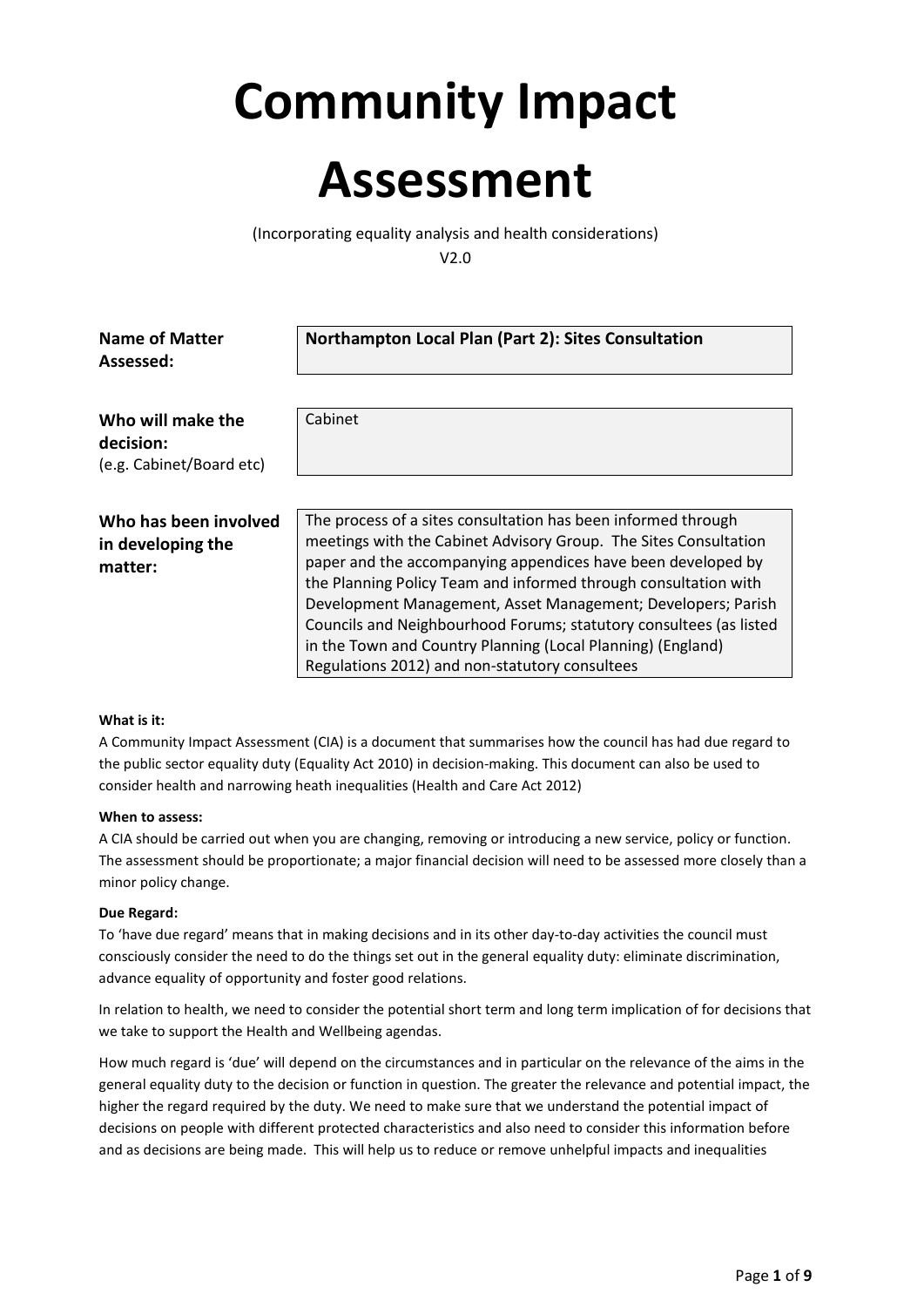## **Northampton Local Plan (Part 2): Sites Consultation**

## **Aims/Objectives and purpose of the policy/service/function**

## **Aims and objectives:**

To meet the development requirements of the Borough, the Local Plan (Part 2) (NLP2) will need to allocate land for development, including land for housing and employment. The aim of the consultation is to collect views on the potential future uses of available site options. This will include gathering views on which sites would be appropriate for development, which sites would be least appropriate and which sites should be protected.

#### **Key actions:**

The Sites Consultation will seek the views of stakeholders, including the public, community groups and the development industry, about the suitability of a series of sites for housing and employment development for further consideration in producing the Draft Local Plan (Part 2).

## **Expected outcomes:**

Responses to the consultation will help to inform the Council's decisions about which sites to consider for further investigation in the process of producing the Local Plan (Part 2).

## **Who will be affected and how:**

All who live and work in Northampton as it will have implications for which sites are allocated for housing and employment in the borough and the amount of development that can take place.

## **Approximately how many people will be affected:**

This is difficult to quantify. The population of Northampton is over 225,000<sup>[1](#page-1-0)</sup>. Travel to work statistics<sup>[2](#page-1-1)</sup> show a net inflow of over 12,100 people commuting to work in Northampton. Some or all of these people could be affected by contents of the NLP2 which will contain not only site allocations but policies relating to housing, employment and leisure opportunities.

<span id="page-1-1"></span>

<span id="page-1-0"></span><sup>&</sup>lt;sup>1</sup> ONS Data 2016 mid-year census estimate<br><sup>2</sup> ONS Data Location of usual residence and place of work by method of travel to work: <https://www.nomisweb.co.uk/census/2011/WU03UK/chart/1132462266>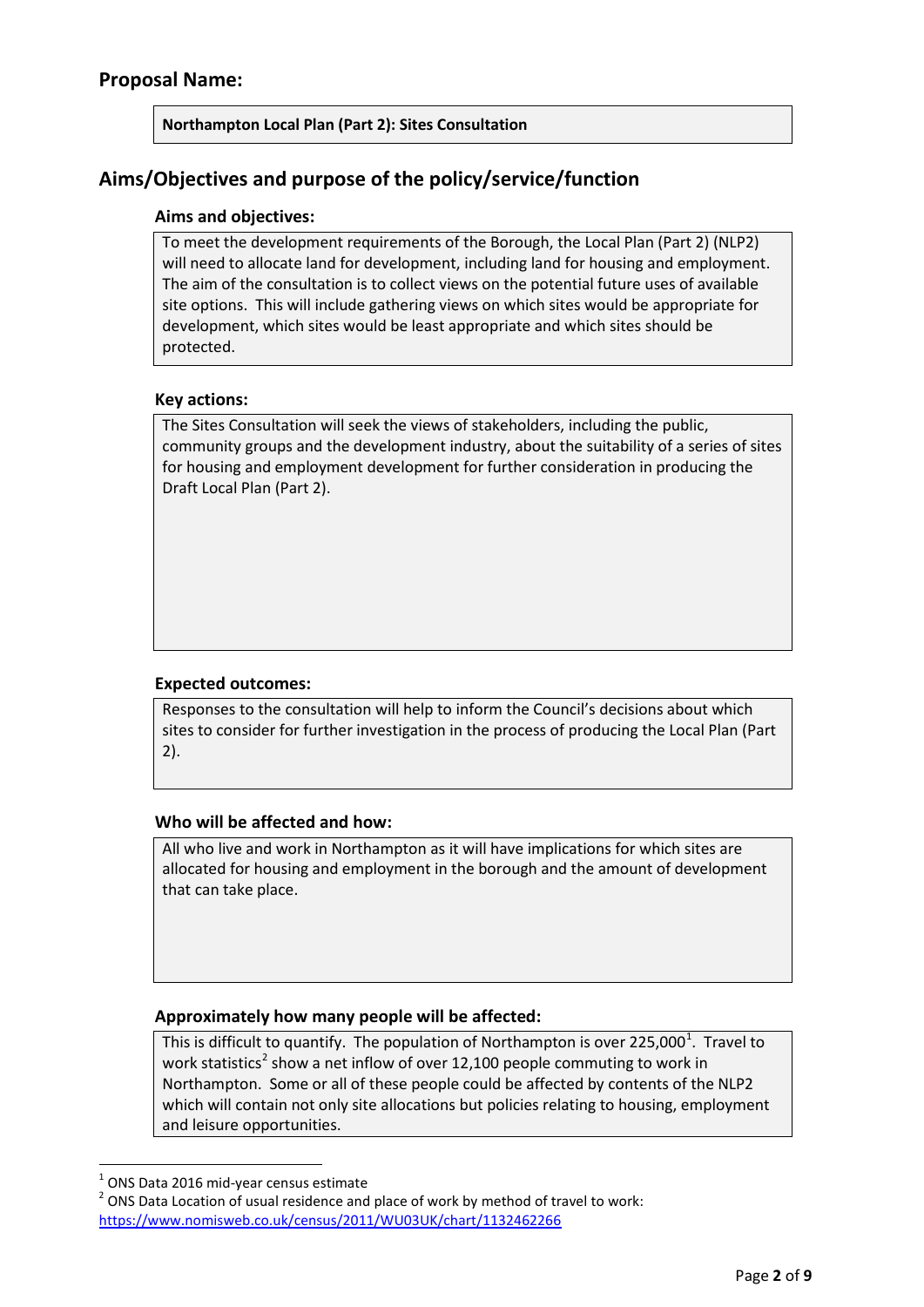## **Expected date of decision:**

**13th September 2017**

## **Scope/focus of the assessment:**

#### **Please outline the scope and focus of the assessment:**

The scope and focus of the assessment is about the likely equalities and public health impacts that will occur as a result of the Sites Consultation.

## **Community Screening Outcome**

## **Will the proposal: Yes/No**

| Eliminate discrimination, harassment or victimisation                                                                            | No  |
|----------------------------------------------------------------------------------------------------------------------------------|-----|
| Advance equality of opportunity between persons who share a relevant<br>protected characteristic and persons who do not share it | Yes |
| Foster good relations between persons who share a relevant protected<br>characteristic and persons who do not share it           | No  |
| Contribute towards health improvements or inequalities                                                                           | Yes |

## **Relevant data and/or research**

## **Outline the information and research that has informed the decision:**

The National Planning Policy Framework states that each Local Planning Authority should prepare a Local Plan for its area. On 9 September 2015 Cabinet agreed a report setting out the importance of having an up to date Local Plan. The first stage of the process was public consultation on the scope of the Plan. This invited representations between 27/04/2016 to 10/06/2016 on the Local Plan Issues Paper, the Sustainability Appraisal Scoping Report, the Statement of Community Involvement as well as the Land Availability Assessment methodology and a call for sites.

These representations were analysed and used to inform the Options Consultation Paper. The Options Consultation Paper set out the Council's strategy for the NLP2 including a Vision to 2029 and the Objectives to underpin future development and regeneration activity across the Borough. The Paper was consulted on between 21/09/16 and 02/11/16. The findings of this second stage consultation have been analysed and some have been taken through to inform the Sites Consultation where the more qualitative responses will inform policy development in future stages of plan development.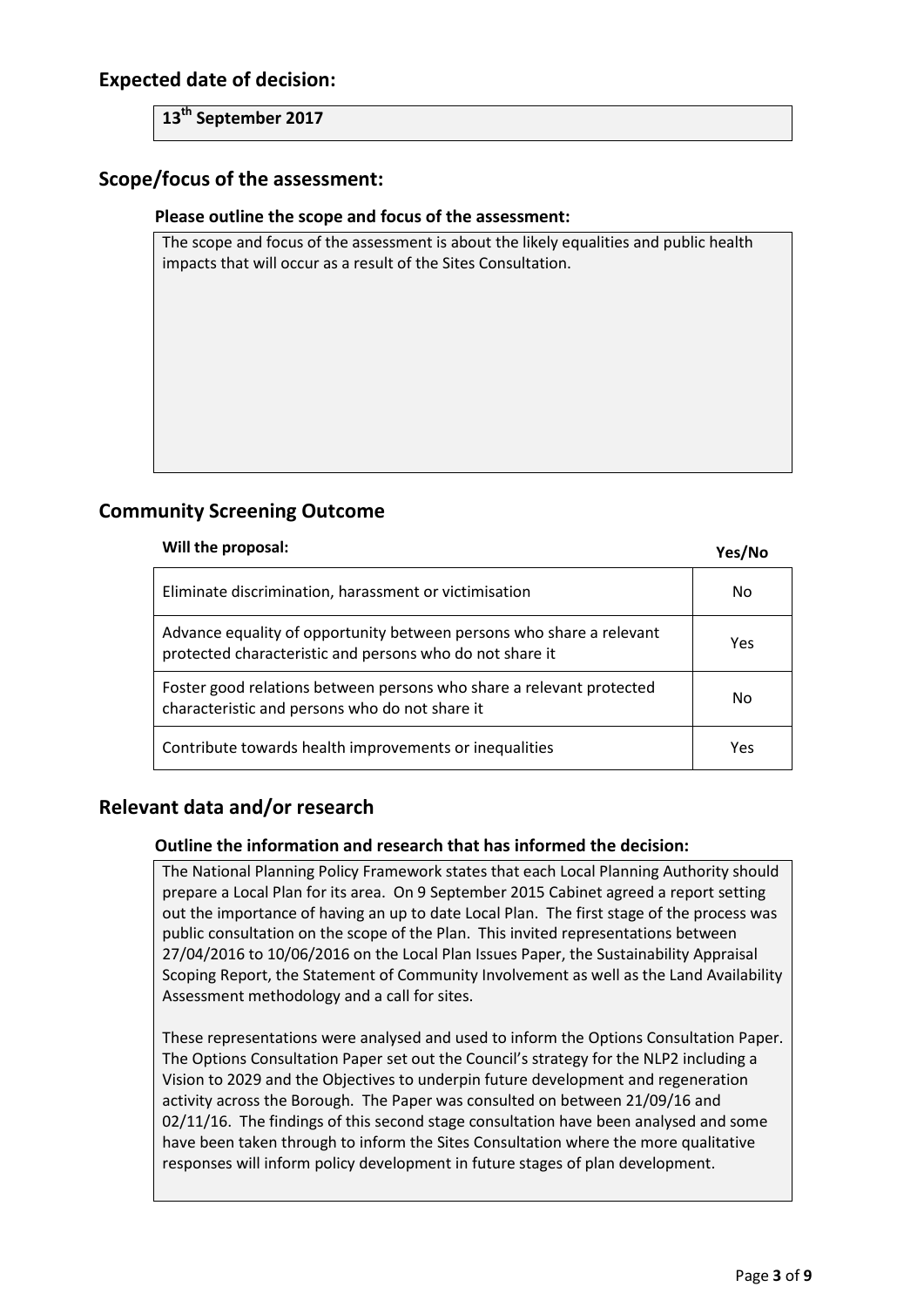## **Sources and key findings:**

Regulation 2 of the Town and Country Planning (Local Planning) (England) Regulations 2012 sets out which consultation bodies need to be included in a Local Plan consultation. These include bodies which represent the interests of different racial, ethnic or national groups as well as different religious groups and groups representing the interests of disabled persons within the LPA area.

Northampton Statement of Community Involvement (2017) reiterates the need for those consultation bodies set out in Regulation 2 to be contacted as part of a Local Plan consultation. It adds that community engagement should reach out to those voices seldom heard to be inclusive, fair and representative in the plan making process.

The Local Plan Contacts Database is an internally managed and maintained (in accordance with data protection) database of individuals and organisations who have expressed an interest in being consulted on issues relating to the Local Plan.

Those groups referred to in Regulation 2 groups are principally consulted in two ways as part of a Local Plan consultation. Firstly thorough the Council's Residents Panel and Community Forums who represent women; youth; pensioners; diverse communities; disable people and the LGBT & Q community. Secondly, the Local Plan Contacts Database contains organisations who represent groups with the protected characteristics for example Northamptonshire Association for the Blind; Stonewall (LGBT people); Age UK Northamptonshire; Northampton Interfaith Forum.

#### **How will the decision affect people with different protected characteristics:**

The Sites Consultation will, in itself, have a neutral impact on people with protected characteristics.

## **Current service provision**

## **What are you doing now:**

This consultation is part of the process of producing the Northampton Local Plan (Part 2), which will replace the saved policies of the Northampton Local Plan 1997 and review the policies of the Central Area Action Plan 2013.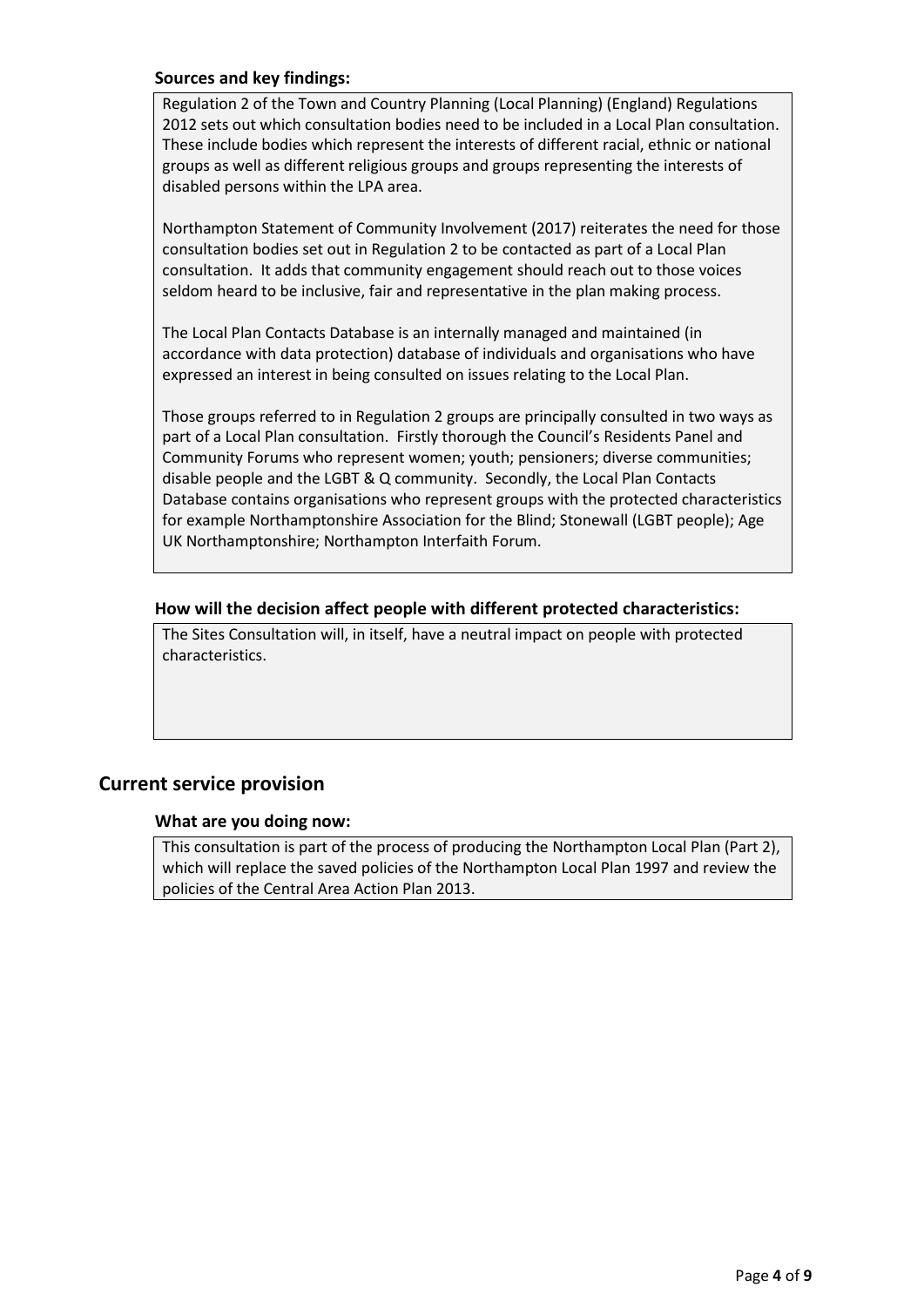## **Rationale for change**

## **What will you do if/when changes are agreed/introduced:**

The Sites Consultation will not, of itself, necessitate any changes. It will, however, inform the allocation of sites and policies in the Local Plan Part 2.

## **Identification of affected groups/individuals**

## **List the groups/individuals that may be affected by the proposal:**

All residents, workers and visitors to Northampton could be affected, including people with protected characteristics.

## **Assess and/or undertake Consultation**

## **Has there been specific consultation on this decision (if not, state why not and/or when this may happen):**

No, the decision to carry out the Sites Consultation is a matter for the Cabinet. Officers have recommended that this consultation takes place on the basis of their understanding of legislation, regulations and legal advice in relation to the production of the Local Plan (Part 2).

## **What were the results of the consultation:**

NA – see response to question '**Has there been specific consultation on this decision'**

## **Across the protected characteristics, what difference in views did analysis of the consultation reveal:**

NA – see response to question '**Has there been specific consultation on this decision'**

## **What conclusions have been drawn from the analysis on how the decision will affect people with different protected characteristics:**

NA – see response to question '**Has there been specific consultation on this decision'**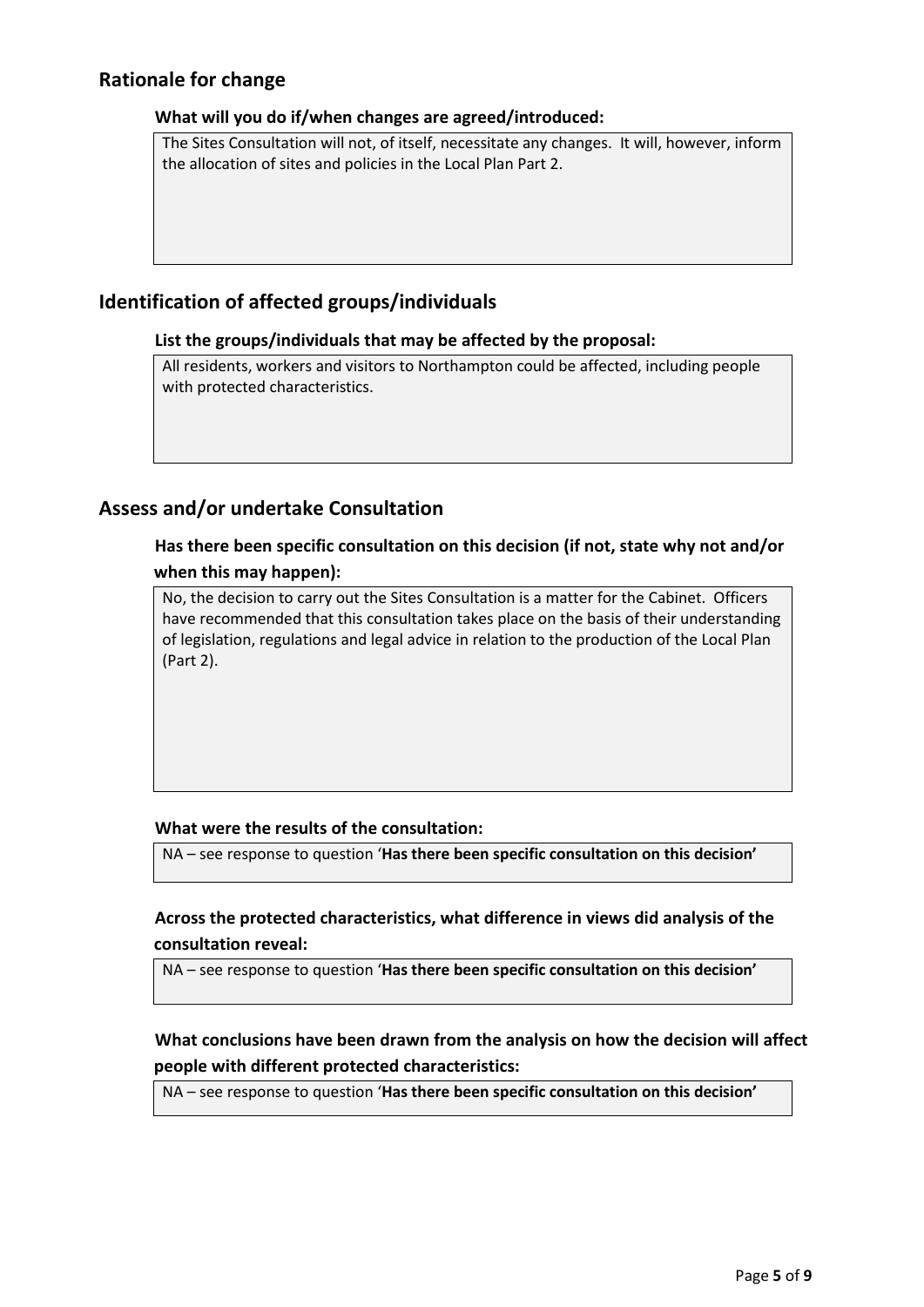## **Assessment of impact on staff**

#### **Please give details of impact on staff, including staffing profile if/as appropriate:**

It is the role of Planning staff to carry out this type of consultation. The Sites Consultation will not affect the staff profile.

## **Assessment of impact on wider community**

#### **Please give details of any impacts to the community as a whole:**

The NLP2 will seek to address the supply of sites in the Borough to deliver more homes, maintain and expand employment opportunities, enhance the Town centre, protect the historic and natural environment and provide detailed development management policies. As such, this has the potential to benefit most sections of the community.

## **Analysis of impact by protected characteristics**

#### **Please summarise the results of the analysis:**

The Sites Consultation is of relatively low relevance for the protected characteristics and has neutral impacts.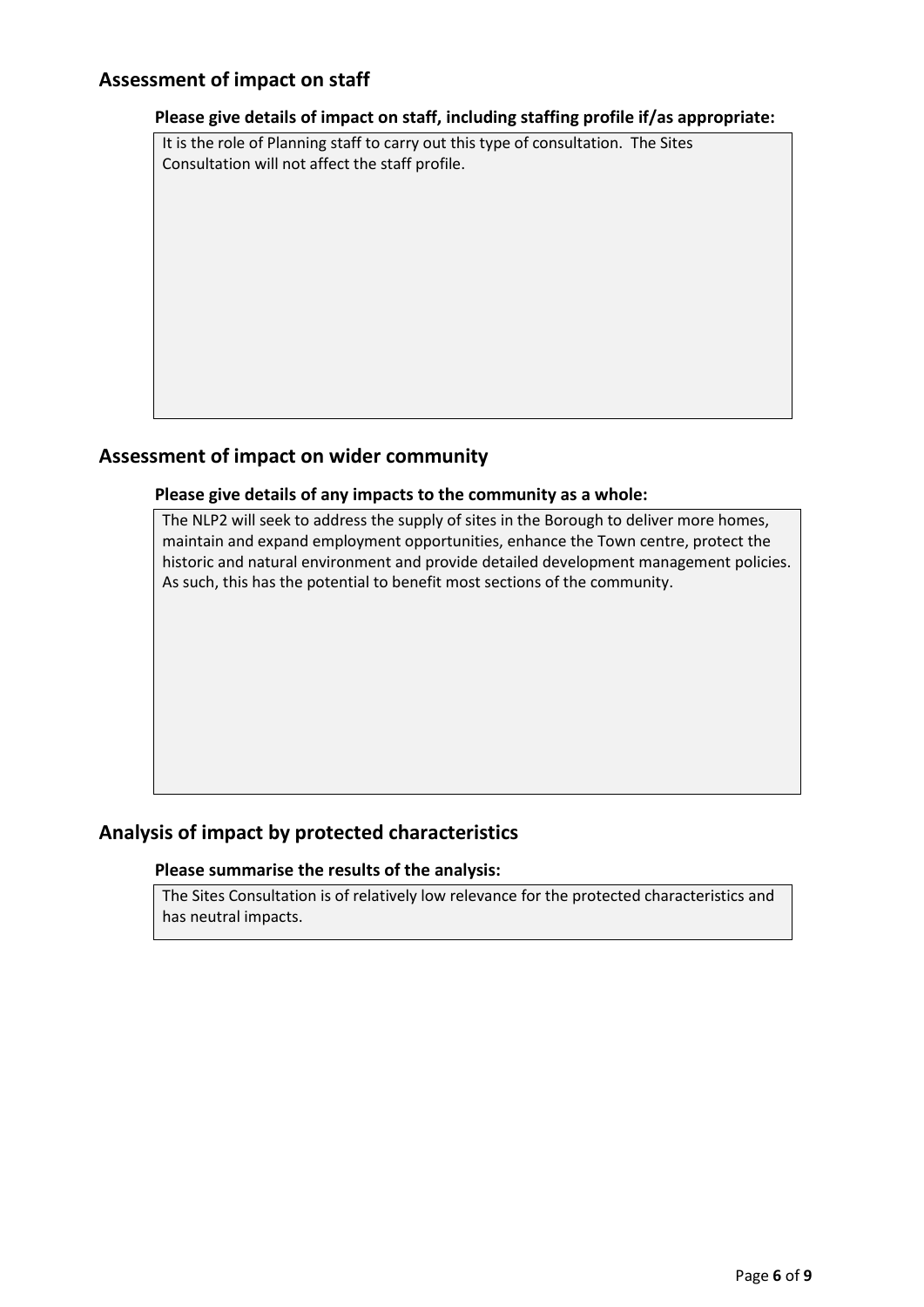## **Assess the relevance and impact of the decision to people with different characteristics**

**Relevance** = High/Low/None **Impact** = High/Low/Neutral

| <b>Characteristic</b>                                           | <b>Relevance</b> | Impact         |
|-----------------------------------------------------------------|------------------|----------------|
| Age                                                             | Low              | <b>Neutral</b> |
| Disability                                                      | Low              | <b>Neutral</b> |
| Gender reassignment                                             | Low              | <b>Neutral</b> |
| Marriage and civil partnership                                  | Low              | <b>Neutral</b> |
| Pregancy and maternity                                          | Low              | <b>Neutral</b> |
| Race                                                            | Low              | <b>Neutral</b> |
| Religion or belief                                              | Low              | <b>Neutral</b> |
| Sex                                                             | Low              | Neutral        |
| Sexual orientation                                              | Low              | Neutral        |
| Other socially excluded groups (include health<br>inequalities) | Low              | <b>Neutral</b> |

*\*when assessing relevance and impact, make it clear who the assessment applies to within the characteristic category. For example, a decision may have high relevance for young people, but low relevance for older people; it may have a positive impact on women but a neutral impact on men*

## **Please provide details:**

The Local Plan (Part 2) has the potential to benefit most sections of the community. This Sites Consultation stage of the process is seeking views about whether or not sites should be investigated further in the process of producing the Local Plan (Part 2). As such, it has a neutral impact on people with protected characteristics.

## **Mitigation of adverse impact on staff/service/people**

**Where any negative impact has been identified, please outline the measures taken to mitigate against it:**

NA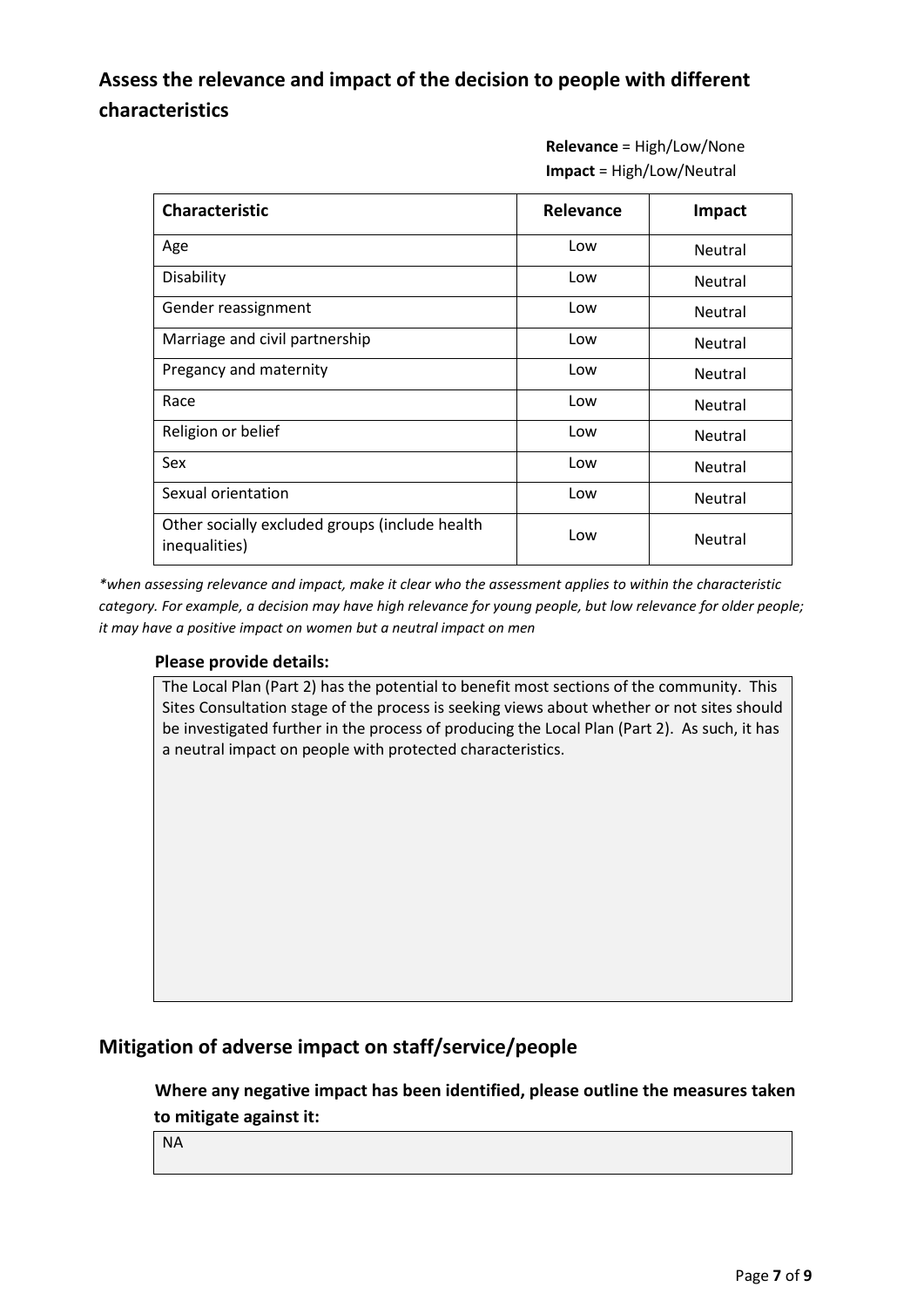## **Publication of results**

**This Impact Assessment will be published on the Council's website**

## **Monitoring and review**

**Please give details of how the changes will be monitored, and when the next review is due:**

The next Community Impact Assessment relating to the process of producing the Northampton Local Plan (Part 2) is envisaged to be that relating to the Draft Stage of the Local Plan Part 2 when that goes out to public consultation.

## **Conclusion**

**There should be no unlawful discrimination arising from the decision.**

## **Please state how "Due regard" has been taken to the equality duty, and public health considerations:**

In producing the Sites Consultation, no decisions have been made about which sites or how many sites should be included in the Local Plan Part 2. As such, it does not have any direct impact on the equality duty or public health. The responses to the Sites Consultation will help to inform the Draft Local Plan (Part 2) which will contain allocations and polices. This will be the subject of a future Community Impact Assessment.